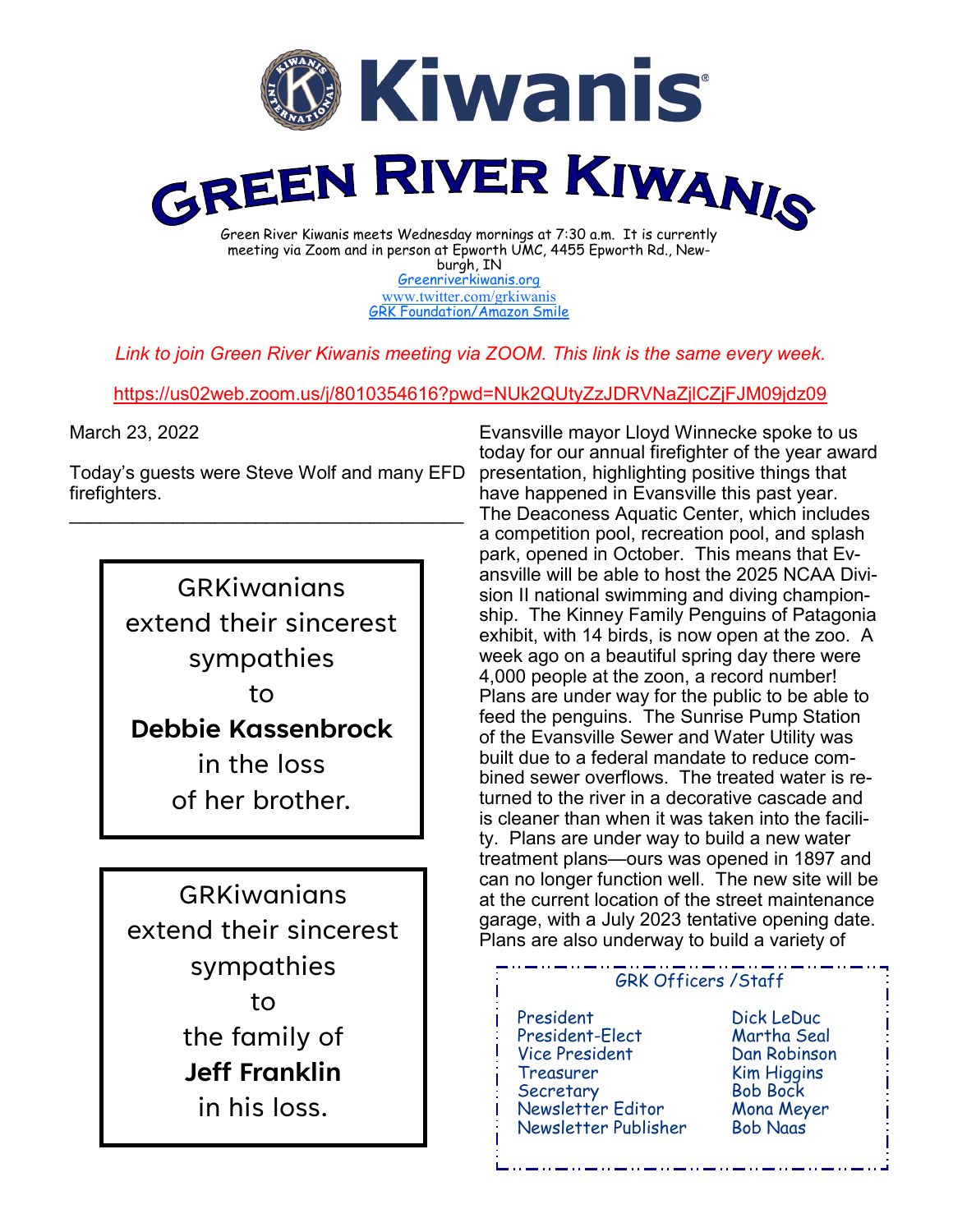alternative intersections on the Lloyd Expressway to decrease traffic congestion. The Ford Center has been open 10 years and continues to draw name acts and big crowds. River Vision is the name of a proposed project along the riverfront, to provide more activities there and along Main St.. This will increase activies along and appreciation of the Ohio River, with housing, restaurants, etc. This project is only in the early stages of discussion. Finally, the mayor showed us a video of the implosion of 420 Main, the former ONB tower. It only took 31 seconds to come down!

GRK's Firefighter of the Year award began in 1980. Candidates are judged on service to the community, service to the fire fighting community, special personal initiatives, tenure on the fire department, and merit, award, and other types of commendations.

 $\mathcal{L}_\text{max}$  , and the set of the set of the set of the set of the set of the set of the set of the set of the set of the set of the set of the set of the set of the set of the set of the set of the set of the set of the

This year's nominees were:

Jarrod Brown Robert Ralph

The winner will receive a special pin, check from GRK, gift certificate for a dinner from the Evansville Fire Fighters Federal Credit Union, a commemorative ring from the union, and their face on a billboard in the city of Evansville.

> Congratulations to the 2021 Firefighter of the Year Robert Ralph!!



Update to the BBQ sale prices: ribs are now \$30, with tenderloins \$14 or 2 for \$27. This just means we'll need to sell a few more to enable us to support the Dream Center as much as we have in the past.

Thought of the week, courtesy of **Dan Robinson**:



Next week's speaker is Paul Linge, speaking about the Ukraine